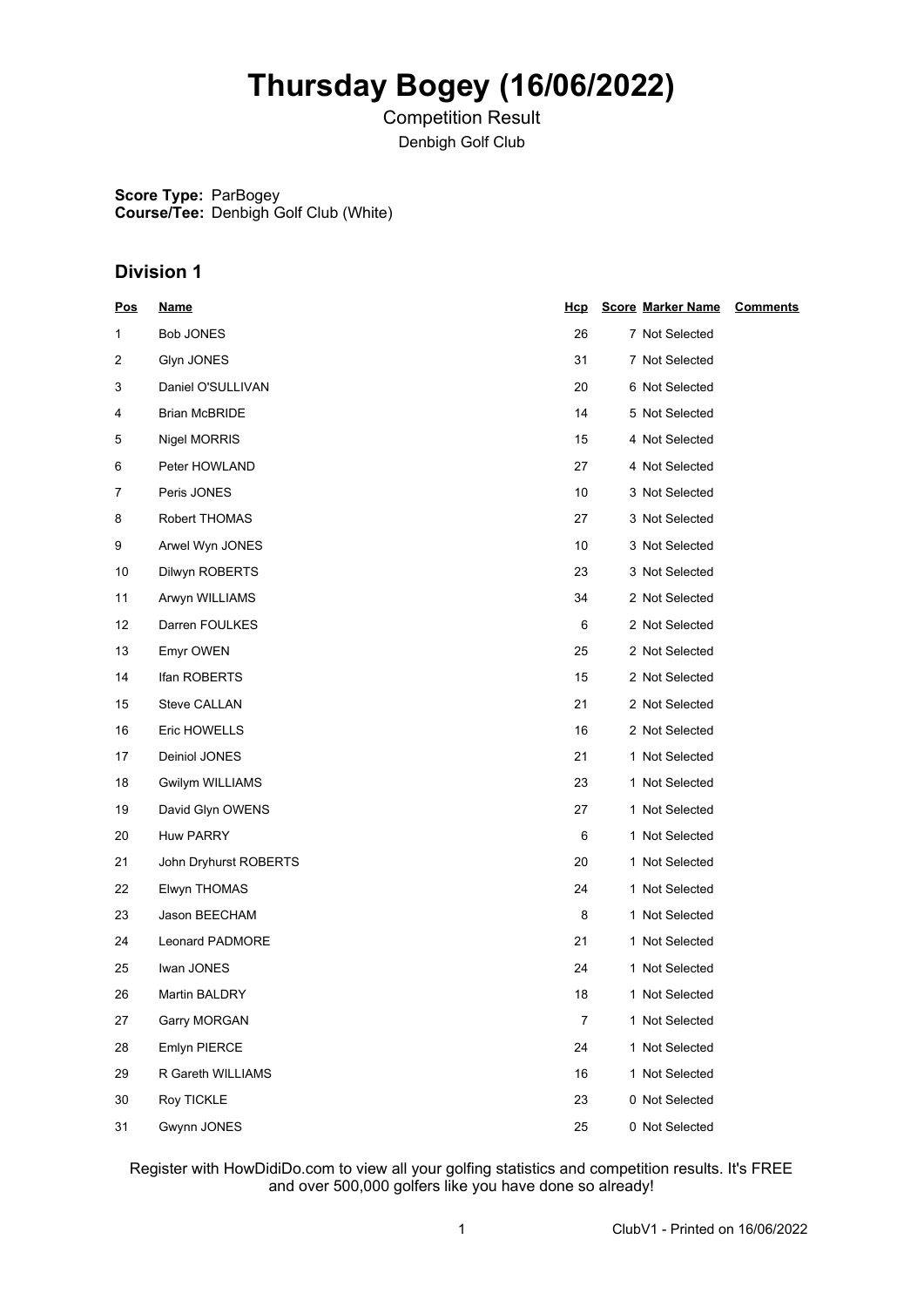#### **Score Type: Course/Tee:** ParBogey Denbigh Golf Club (White)

## **Division 1**

| <u>Pos</u> | <u>Name</u>           | <u>Hcp</u> | <b>Score Marker Name</b> | <b>Comments</b> |
|------------|-----------------------|------------|--------------------------|-----------------|
| 32         | David Merfyn JONES    | 32         | 0 Not Selected           |                 |
| 33         | <b>Gerald PARRY</b>   | 22         | 0 Not Selected           |                 |
| 34         | Kyle MORRIS           | 19         | 0 Not Selected           |                 |
| 35         | Don WALMSLEY          | 16         | 0 Not Selected           |                 |
| 36         | Llew DAVIES           | 15         | 0 Not Selected           |                 |
| 37         | Justin WILLIAMS       | 37         | 0 Not Selected           |                 |
| 38         | Richard SNELSON       | 29         | -1 Not Selected          |                 |
| 39         | Gary Lou EVANS        | 19         | -1 Not Selected          |                 |
| 40         | Peter WHARTON         | 24         | -1 Not Selected          |                 |
| 41         | Stephen LLOYD         | 7          | -1 Not Selected          |                 |
| 42         | Andy O'LOUGHLIN       | 10         | -1 Not Selected          |                 |
| 43         | Alwyn JONES           | 39         | -1 Not Selected          |                 |
| 44         | Jonathan COPEMAN      | 17         | -2 Not Selected          |                 |
| 45         | Kimi EVANS            | 12         | -2 Not Selected          |                 |
| 46         | Frazer JONES          | 21         | -2 Not Selected          |                 |
| 47         | Elfed JONES           | 17         | -2 Not Selected          |                 |
| 48         | Ken 1777 JONES        | 20         | -2 Not Selected          |                 |
| 49         | Paul MAZUREK          | 9          | -2 Not Selected          |                 |
| 50         | Jac ROBERTS           | 22         | -2 Not Selected          |                 |
| 51         | <b>Walter ROBERTS</b> | 27         | -2 Not Selected          |                 |
| 52         | D Paul ROBERTS        | 11         | -2 Not Selected          |                 |
| 53         | David G ROBERTS       | 11         | -2 Not Selected          |                 |
| 54         | Andrew WITTON         | 13         | -3 Not Selected          |                 |
| 55         | Alwyn WILLIAMS        | 37         | -3 Not Selected          |                 |
| 56         | Aled HOWELLS          | 8          | -3 Not Selected          |                 |
| 57         | Steven M JONES        | 33         | -3 Not Selected          |                 |
| 58         | Eifion Lloyd JONES    | 23         | -3 Not Selected          |                 |
| 59         | Mike THOMAS           | 20         | -3 Not Selected          |                 |
| 60         | Gareth JONES          | 29         | -3 Not Selected          |                 |
| 61         | Craig STUBBS          | 25         | -4 Not Selected          |                 |
| 62         | David PLATT           | 24         | -4 Not Selected          |                 |
| 63         | Emyr O JONES          | 21         | -4 Not Selected          |                 |
| 64         | Alun ROBERTS          | 29         | -4 Not Selected          |                 |
| 65         | Adam HOUSTON          | 13         | -4 Not Selected          |                 |
| 66         | <b>Gwilym PIERCE</b>  | 22         | -4 Not Selected          |                 |

Register with HowDidiDo.com to view all your golfing statistics and competition results. It's FREE and over 500,000 golfers like you have done so already!